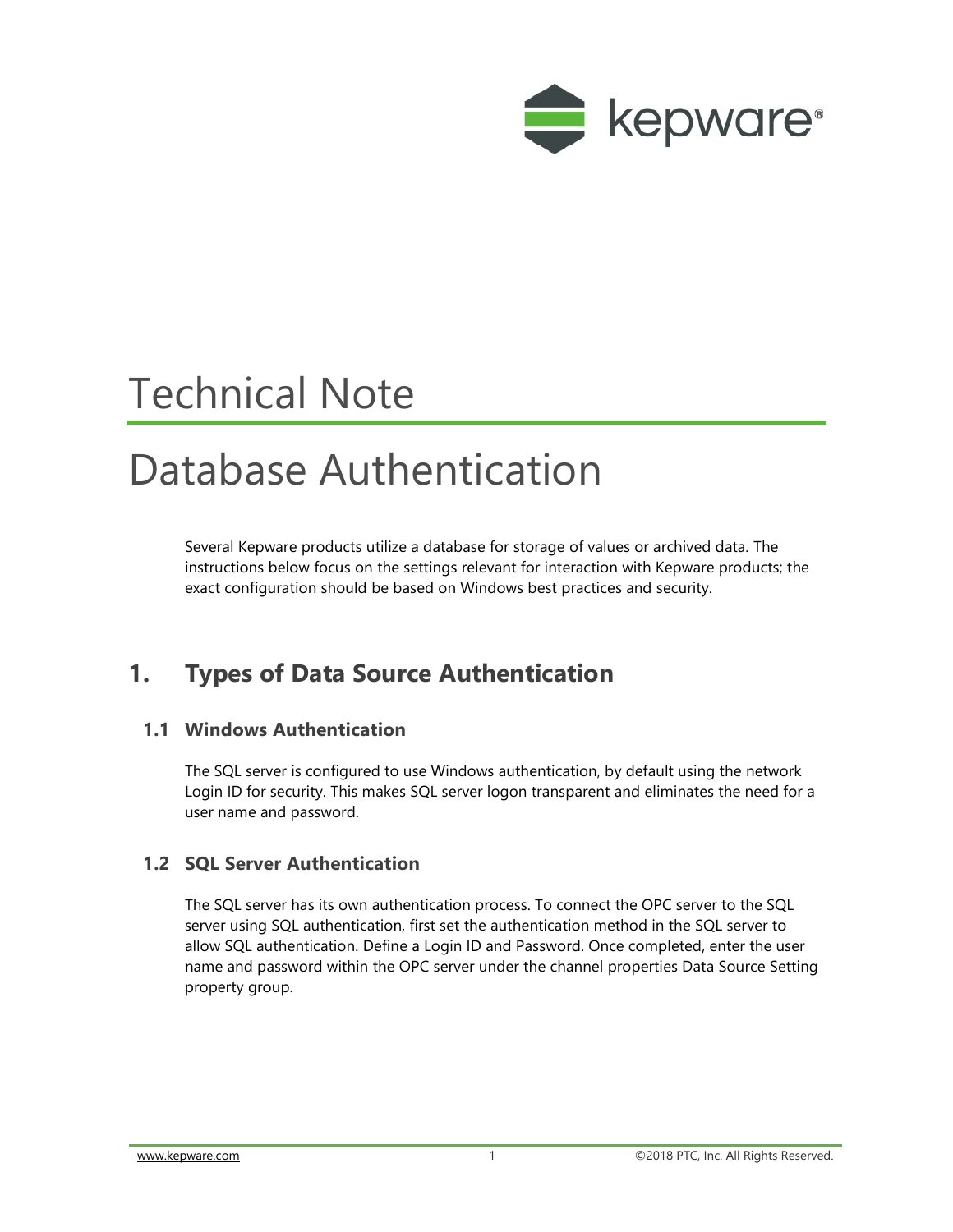## **2. Data Source Setup**

- **Important**: Users can configure a DSN using the Microsoft<sup>®</sup> ODBC Data Source Administrator launched from Windows. Because the server is a 32-bit application, it is necessary that the 32-bit version of the administrator be used when configuring a System DSN. A 64-bit operating system launches the 64-bit version of the administrator by default; it may be necessary to browse to the SysWOW64 directory to access the 32 bit version.
- **Note**: If using MySQL, the MyODBC driver must be installed on the PC running the OPC server.
- 1. Open the OPC server and create a new channel.
- 2. Right-click on the channel name and select **Properties** | **Data Source Settings**.
- 3. Click the **Browse…** button in the Data Source property.
- 4. In the Data Source selection dialog, click the **Configure DSN...** button.
- a an a **Tip**: This example uses System DSNs, which are local to the computer and can be accessed by any user with privileges. User DSNs, which are local to the computer but only accessible by the current user, can also be chosen.
- 5. Click **Add**.
- 6. Select the desired data source. In this example, a SQL Server data source is used.
- 7. Name the ODBC data source and select the SQL database to which it will connect.
- 8. Click **Next**.
- *9.* In **Microsoft SQL Server DSN Configuration**, the **Windows NT Authentication** option should be selected by default. If it is not, select it and click **Next**.
- *If running the OPC server in System Service mode, refer to <b>Running as a System Service.*
- 10. Check **Change the default database to** and select a database from the drop-down menu. (Select the default database if the desired database is unavailable.)
- 11. Continue through the wizard, keeping the remaining settings at the default values.
- 12. Upon completion, test the data source connection by clicking **Test Data Source**. If the connection is good, the message "Test Successful" appears.

### **3. Running as a System Service**

Normally, an OPC server that only supports stand-alone program operation is forced to shut down when its host machine experiences a user login or logout. However, this server can continue to supply OPC data across user login sessions by running as a System Service. The ability to run as a System Service is crucial for applications where the server must provide data to OPC clients via DCOM. For these applications, the loss of a DCOM connection cannot be tolerated.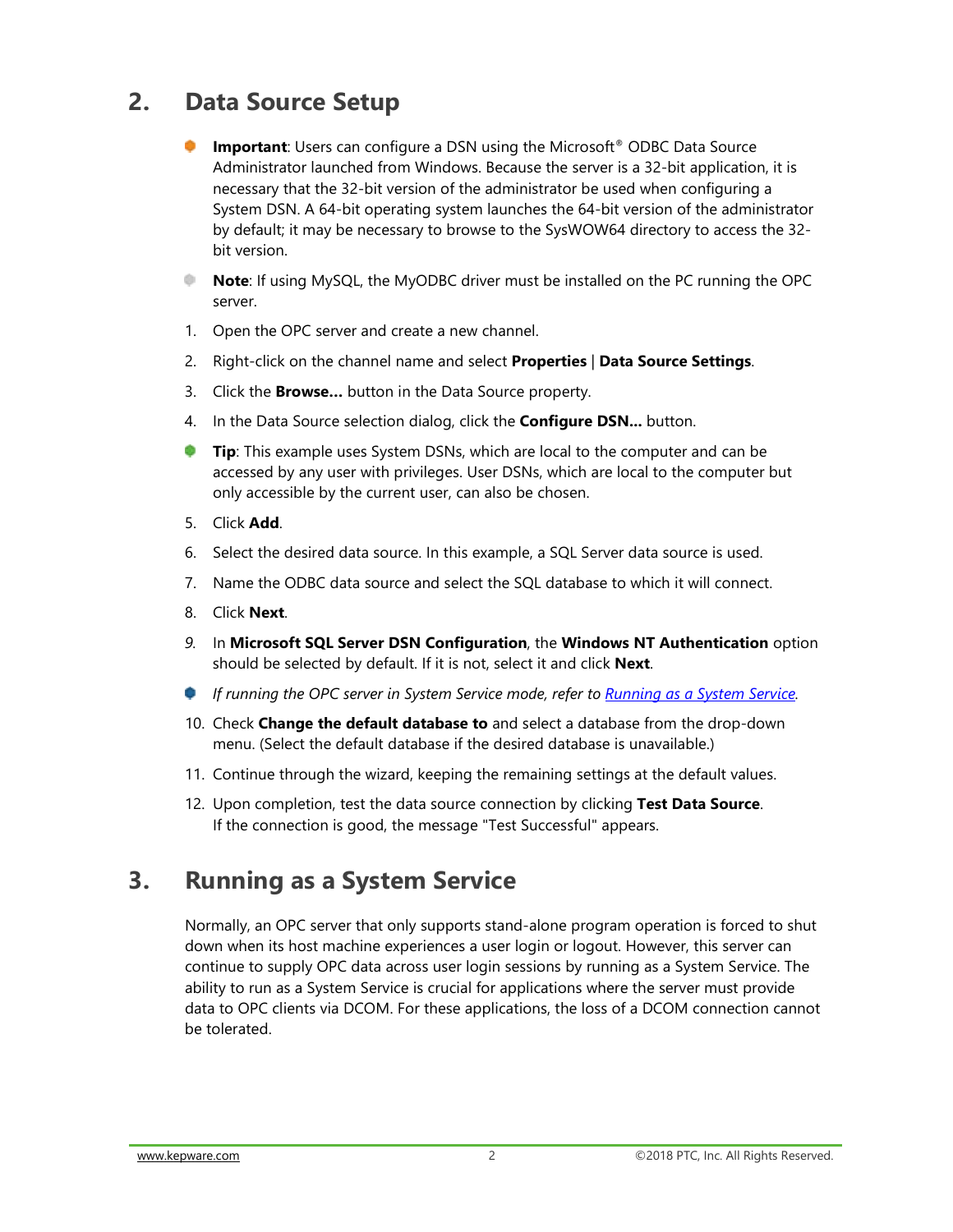#### **3.1 Connecting Remotely as a System Service**

This ODBC communications application supports running as a service under supported Microsoft Windows operating systems. For operating system (OS) requirements, refer to the server's help documentation.

#### **3.1.1 Setting Up SQL Authentication**

These steps are only necessary when attempting to connect remotely to SQL server while running as an NT service.

- 1. In SQL Manager, right-click on the SQL server icon in the tree and select **Properties**.
- 2. Open the **Security** tab and select the mixed authentication mode **SQL Server and Windows**.
- 3. In the tree menu, right-click on the **Security** folder.
- 4. Click **Logins** and select **New User**.
- 5. In the New Login dialog, select the **General** tab.
- 6. Define a user name and password.
- 7. Open the **Database Access** tab and select the database to which to connect.
- 8. Select a role for the database. In this example, **Public** is used.
- 9. When finished, click **Properties**.
- 10. Under **Database Role Properties**, click on **Permissions...**.
- 11. Check the boxes of the objects that the user will be able to access. In this example, the user is allowed to perform "Select" queries on the "author" table.
- 12. At this point, the Data Source Name (DSN) should already be set up. *If not, refer to Data Source Setup before continuing.*
- 13. In the OPC server, select **Tools** | **Options**.
- 14. On the **Service** tab, enable **Automatically Start as a Windows Service**.
- 15. Return to the OPC Server application.
- 16. Right-click on the channel and select **Properties**.
- 17. In the **Data Source Settings** property group, click **Configure DSN**.
- 18. Select the System DSN that was created and click **Configure**.
- 19. Confirm both the data source name and the server name and select **Next**.
- 20. Enable **With SQL Server Authentication using a login ID and password entered by the user**.
- 21. Check **Connect to SQL Server to obtain default settings for the additional configuration options**.
- 22. Enter the user name and password for the user defined in the SQL server.
- 23. Continue through the Wizard, keeping the default settings.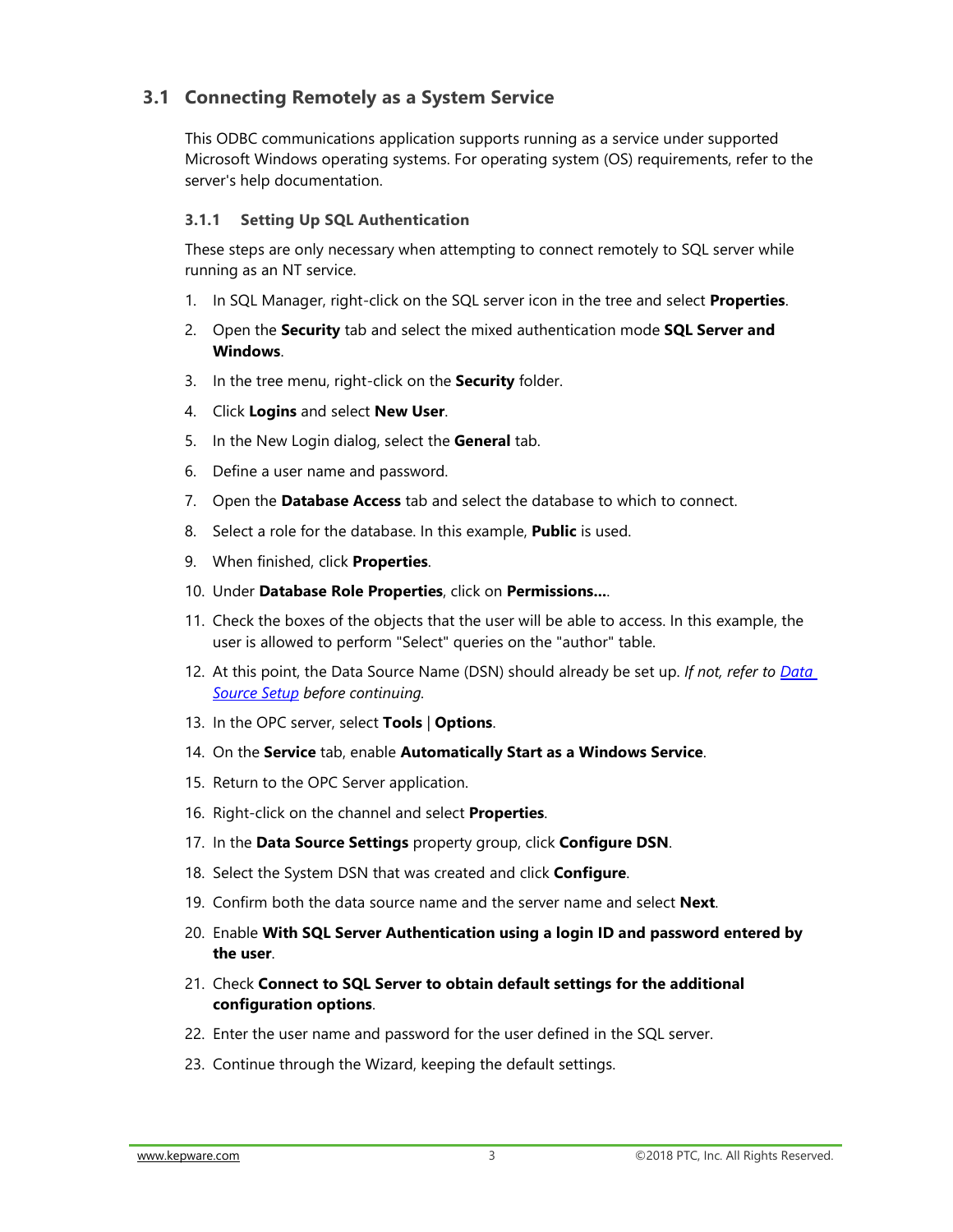24. Test the data source connection at the end by selecting **Test Data Source**. If the connection is good, the message "Test Successful" appears.

### **4. SQL Authentication**

#### **4.1 Setting up a Microsoft SQL Server for SQL Authentication**

The following instructions contain information on setting up an MS SQL Server for SQL authentication. This process is only required when the OPC server is running as a System Service and is attempting to connect remotely to SQL server.

- 1. In the SQL manager, right-click on the SQL server icon.
- 2. Open the SQL Server properties.
- 3. Select the **Security** page and choose the mixed authentication mode (**SQL Server and Windows Authentication mode** radio button).
- 4. Within the tree menu, right-click on the security folder. Select **Logins** | **New user**.
- 5. Create and define a user's privileges.
- 6. Under the **General** page, a user name and password must be defined.
- 7. Select the **User Mapping** tab, then the database to connect.
- 8. Select a role for the selected database. In this example, **Public** is used.
- 9. Right-click the KEPServerEX **Administration** menu located in the System Tray.
- 10. Select **Settings...** | **Runtime Process**.
- 11. In **Selected Mode**, select **System Service** and click **OK**.
- 12. When the DSN is configured, a series of DSN setup dialogs appear. In **Create a New Data Source to SQL Server**, enable **With SQL Server authentication using...** and **Connect to SQL Server to obtain...**.
- 13. Enter the user's Login ID and password (defined in the SQL Server).

## **5. Windows Authentication**

Windows Authentication allows the application to authenticate with the SQL server using Windows credentials. It requires that both the application and the SQL server be located on the same domain.

When the application is running in Interactive Mode, the Windows credentials of the user that launched the application are used during authentication. In most cases, this is the current logged-in user. As long as the user is part of the domain, and the SQL server is configured for Windows Authentication, it passes authentication.

When the application is running in System Service Mode, the NT AUTHORITY\SYSTEM account is used during authentication. This is a local account that fails Windows authentication. Users that require Windows Authentication in System Service Mode should refer to the instructions below.